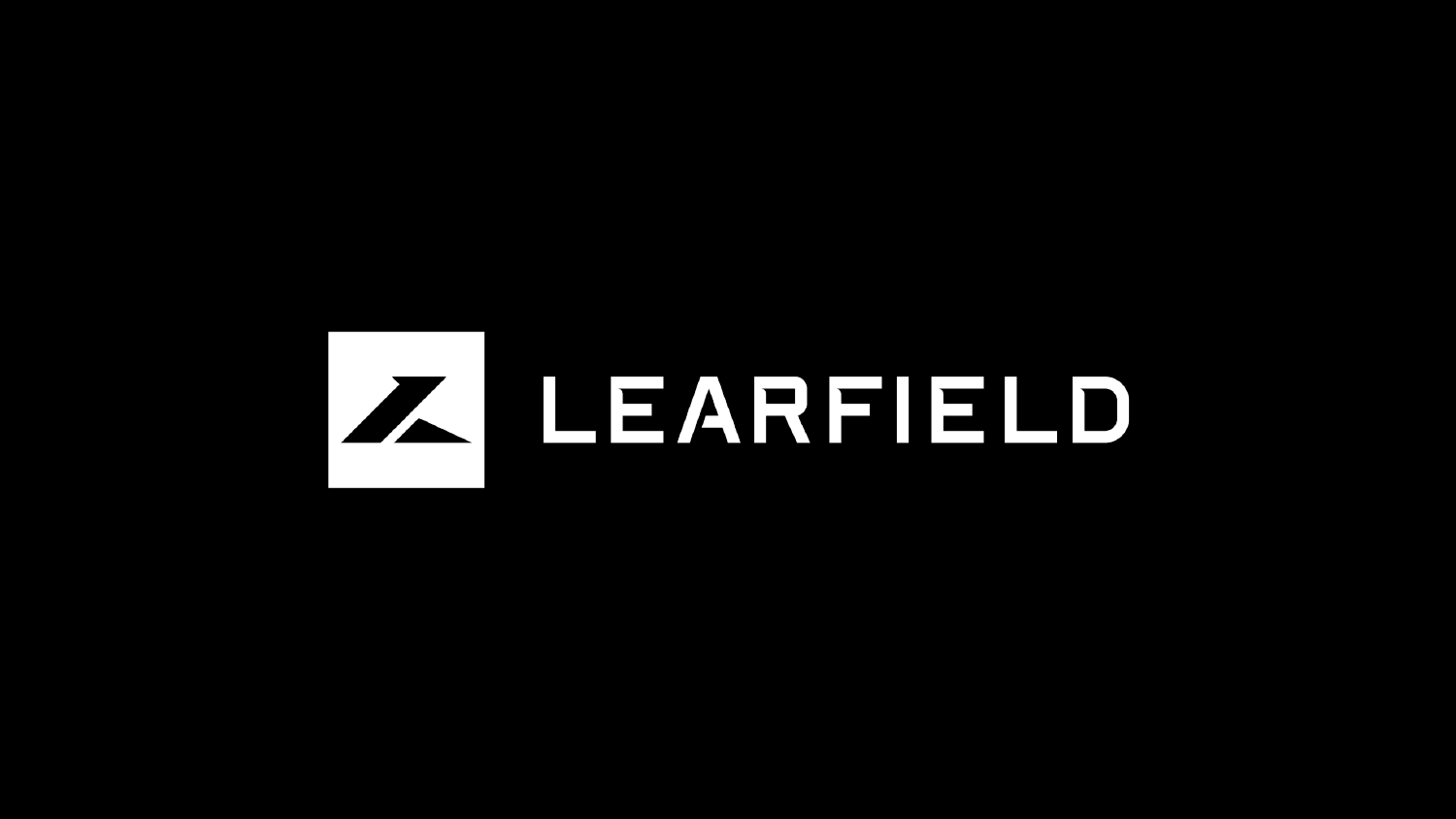

## WHO WE ARE LEARFIELD DELIVERS CONTENT AND COMMERCE SOLUTIONS FOR BRANDS AND UNIVERSITIES THROUGH AN OMNICHANNEL FAN ENGAGEMENT PLATFORM



## **OUR TEAM**

- Full-Service Media & Technology Company
- 2000+ Employees, 232 Office Locations in 50 States
- Multimedia Rights, Ticketing, Licensing, Data & Analytics, Content, & More
- Innovative & Service Mindset



# **OUR HISTORY**

- Learfield (Est.1972) Merged with IMG College (Est.1960) in 2018
- Foundation of Entrepreneurial Zeal & Passion for Client Care
- Additional Strategic Acquisitions That Contribute to the Evolution of the Company



# **OUR MISSION**

- Reaching & Serving Fans Across All Corners of College **Athletics**
- Providing Services Outside College Sports
	- Performing Arts
	- Professional Sports Teams
	- Arenas
	- Municipalities

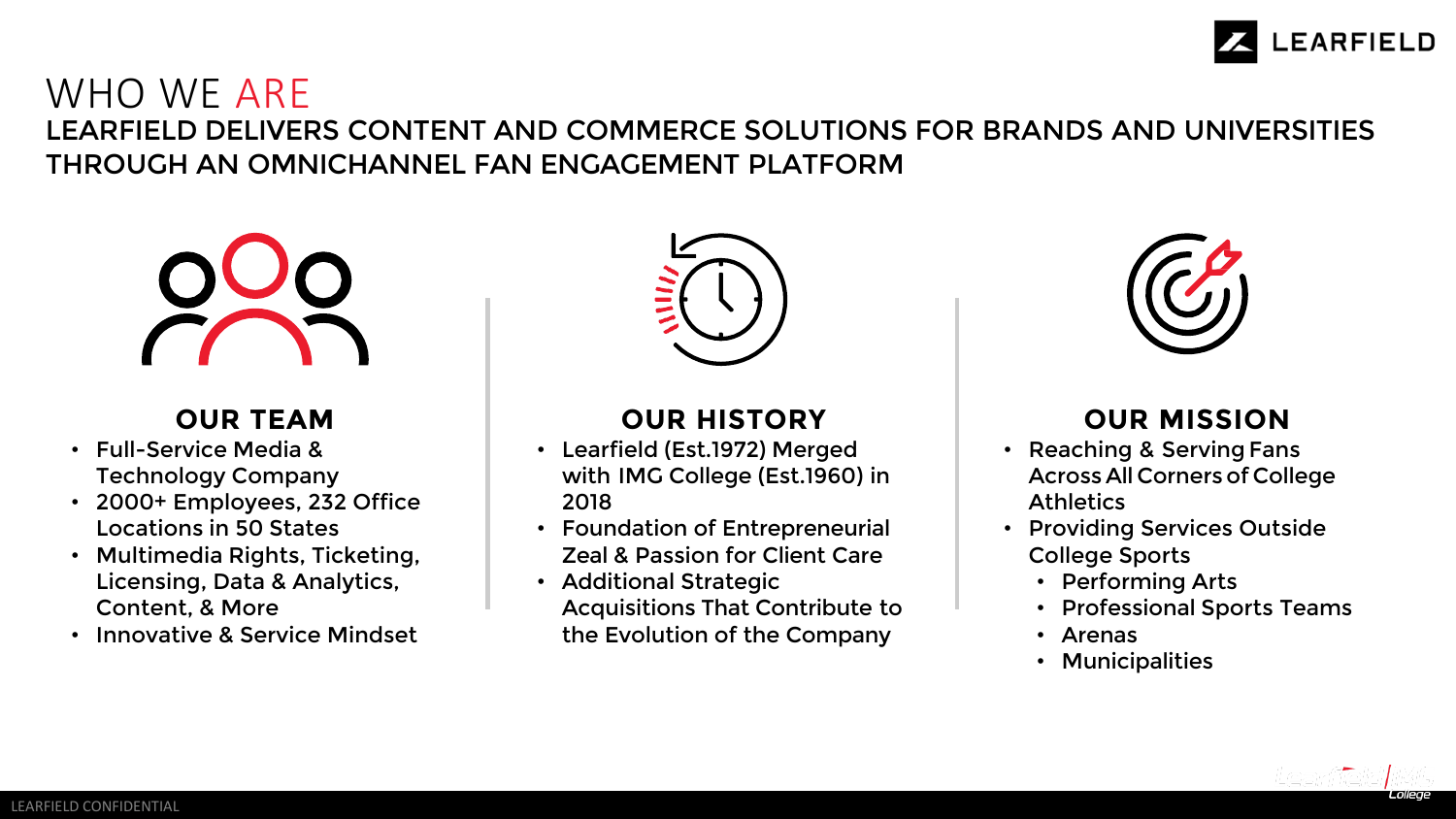# **LEADERSHIP ACROSS COLLEGE SPORTS ECOSYSTEM**



**IN COLLEGE** 

**SPORTS**

#### **FULLY INTEGRATED MEDIA AGENCY FOR COLLEGE ATHLETICS LICENSING AND BRAND MANAGEMENT**

- Multimedia sponsorship representation
- Creative design
- Data aggregation and analytics tools
- Media placement traditional and digital

### **DIGITAL ENGAGEMENT**

- Esports competition
- Social content creation
- Mobile content management platform
- Video/audio production and distribution
- Website design, systems and support

## **EXPERIENTIAL ACTIVATION**

- Comprehensive multimedia design
- Production and delivery
- Client service operations

#1 Multimedia Rights Holder > #1 Licensing Agency

#1 Web & App Provider **#1 Ticket Software** 



- Royalty management
- Brand protection

## **TICKETING AND SEATING**

**EARFIELD** 

- Technology development
- Mobile ticketing
- Software platform
- Direct sales teams

**1** #